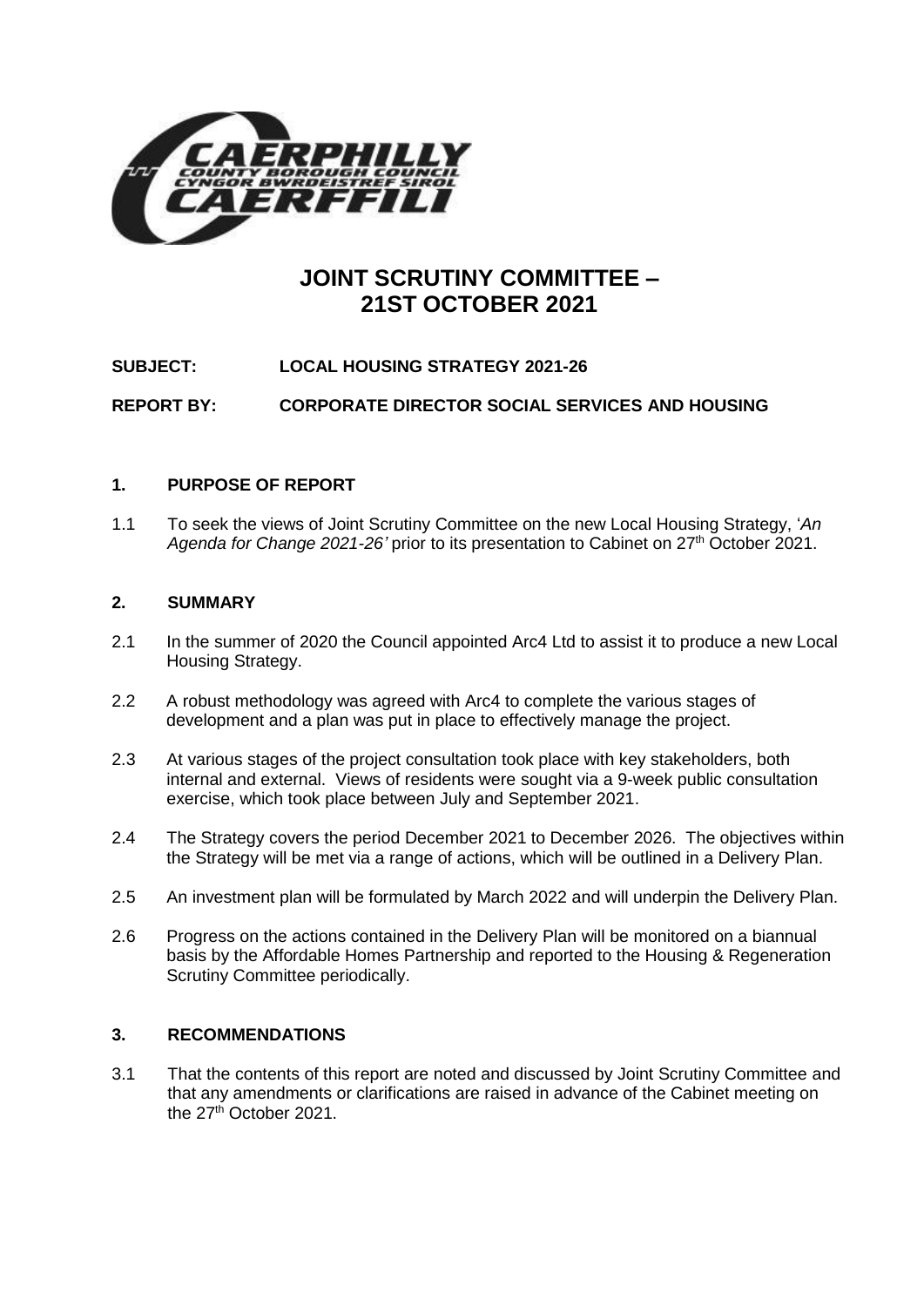## **4. REASONS FOR THE RECOMMENDATIONS**

- 4.1 The Local Housing Strategy sets out the strategic housing priorities of the Council and provides a framework for the Council and its partners to tackle a range of housing needs including homelessness, housing disrepair, a lack of suitable accommodation etc., which prevent people living in safe, good quality, affordable homes located in vibrant and sustainable communities.
- 4.2 To ensure that the Council's own priorities align with Welsh Government's national policy context on themes including homelessness prevention, affordable housing provision, promotion of the foundational economy and reducing carbon emissions.

## **5. THE REPORT**

- 5.1 The Welsh Government's Review of Affordable Housing undertaken in 2019 has led to significant changes to the way in which homes are funded, delivered and managed hence a new, updated Strategy which reflects these changes and takes into account the impact of Brexit and Covid-19 is required. The last strategy expired in 2013.
- 5.2 In the summer of 2020 the Council appointed Arc4, consultants experienced in developing housing strategies throughout England and Wales, to assist in the development and production of a new Local Housing Strategy.
- 5.3 A project plan was agreed between the Council and Arc4 to oversee the various stages of development of the Strategy, which included:
	- a. A literature review of local and national policy context;
	- b. Interviews with the Leader of the Council and Cabinet Member for Housing, Council officers and partner organisations to identify issues and priorities;
	- c. Analysis of a robust evidence base to identify key housing issues and highlight key strategic direction;
	- d. Production of a concept document which outlined the proposed principles, sections and key messages of a draft Local Housing Strategy;
	- e. Extensive consultation on the concept document with a wide range of stakeholders;
	- f. Production of a draft Local Housing Strategy and revision of the document following a public consultation exercise;
	- g. Facilitating a series of virtual public consultation events;
	- h. Input into the production of the Integrated Impact Assessment; and
	- i. Formulation of a collaborative draft Implementation Plan.
- 5.4 Following interviews with members, officers and partners, Arc 4 produced a Concept Document, which outlined the principles, sections and key messages the draft Local Housing Strategy would contain. Stakeholders views were sought on the Concept Document in April 2021. 152 stakeholders were contacted, with 27 providing a response (17.7%). The Concept Document was updated in light of responses received.
- 5.5 To ensure that the final version of the Local Housing Strategy took into consideration the aspirations and views of residents and stakeholders, whilst, also complying with statutory requirements, a robust consultation methodology was determined in conjunction with the Council's Consultation & Public Engagement Officer. The type and level of engagement achieved as a result of the process was unfortunately constrained due to guidance issued by Welsh Government in relation to Covid-19.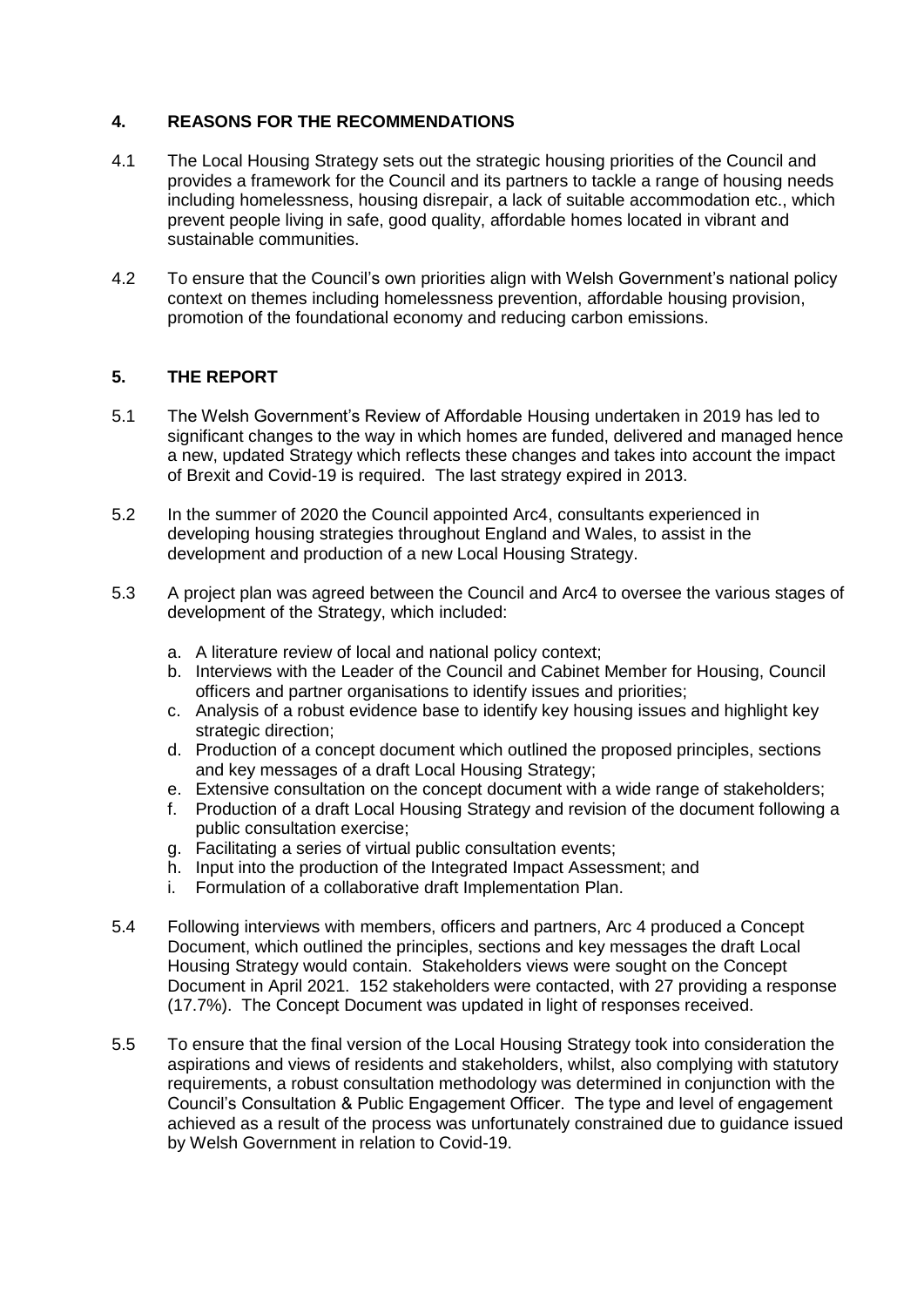- 5.6 In order to gain the views of residents and stakeholders on the contents of the draft Local Housing Strategy an online consultation exercise was undertaken between Monday, 12<sup>th</sup> July 2021 and Friday, 3rd September 2021 (9 weeks in total).
- 5.7 Prior to the commencement of the consultation exercise an A5 poster was delivered to every household in the county borough. The dedicated web page on the Council's website was updated and the Communications team raised awareness of the consultation exercise through an article on the News section of the Council's website, providing a press release to local newspapers, via social media and sharing information with partner organisations. A poster was also displayed in Council leisure centres and libraries throughout the entire period of the consultation exercise.
- 5.8 In order to increase levels of accessibility and to encourage responses from a wide range of people, the draft Local Housing Strategy was also translated into an Easy Read version and a British Sign Language (BSL) video.
- 5.9 The primary method for providing responses on the draft Local Housing Strategy was via an on-line survey, although, alternative methods were made available for people unable to use or access the internet and who wanted to contribute.
- 5.10 In order to try to stimulate a good response rate a prize draw was promoted. Residents completing the survey were entered into the prize draw for a chance to win 1 of 4 high street vouchers to the value of £50. In total, 76 responses were received. The table below provides a breakdown on respondents:

| <b>Residents</b>                      |               |
|---------------------------------------|---------------|
| Other, not specified                  | 3             |
| <b>CCBC</b> officers                  | 2             |
| Housing association officer           | $\mathcal{P}$ |
| Voluntary organisation representative |               |
| <b>Business person</b>                |               |
| <b>Total Number of Respondents</b>    |               |
|                                       |               |

- 5.11 A consultation questionnaire was produced to provide feedback on key areas of the Local Housing Strategy and to help update the Integrated Impact Assessment. An open question option was provided to allow respondents to comment on areas of the Local Housing Strategy not covered in the set questions.
- 5.12 The consultation showed that:
	- 64% said that the housing vision was right, with 28% disagreeing and 8% saying they don't know;
	- 69% said the cross-cutting themes were right, with 23% disagreeing and 8% saying they don't know;
	- 59% said the priorities were right, with 33% disagreeing and 8% saying they don't know;
	- 68% said that the Local Housing Strategy would not have a negative impact on them because of a protected characteristic, with 15% saying it would and 18% saying they don't know;
	- 28% said that the priorities set out in the Local Housing Strategy will help to reduce levels of socio-economic disadvantage in the county borough, with 47% saying it wouldn't and 25% saying they don't know;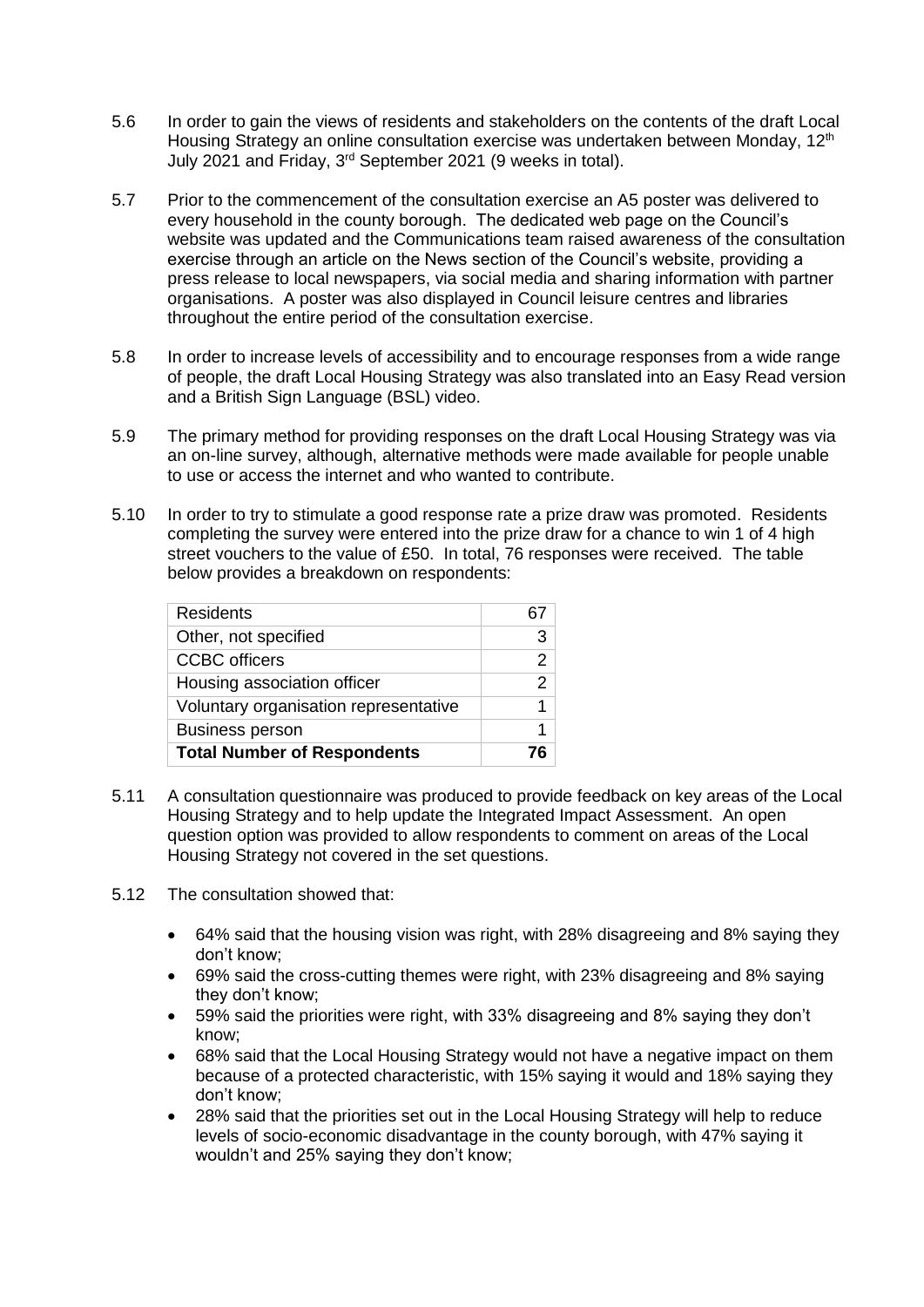- 39% said that the priorities set out in the Local Housing Strategy will have a positive impact on future generations living in the county borough, with 37% saying it wouldn't and 24% saying they don't know; and
- 42% said that the priorities set out in the Local Housing Strategy will ensure that the Welsh Language is treated no less favourably than the English language, with 23% saying it wouldn't and 35% saying they don't know.

NB. Not all respondents answered every question so the percentages will not necessarily total 100% in every instance. The percentage calculations are based on a small number of responses overall.

- 5.13 After each question respondents were provided with the opportunity to qualify their response. A review of these comments found that respondents may not have in every instance answered the question in the context it was set, which may have impacted on some of the percentage levels. However, in general, these comments have been very useful in helping to confirm the key parts of the Local Housing Strategy.
- 5.14 As part of the consultation, respondents were asked to pick a preferred name for the Local Housing Strategy. The highest response (39%) suggested, '*The Caerphilly County Borough Housing Strategy: An Agenda for Change*.'
- 5.15 With no face-to-face engagement permitted, Arc4 also facilitated a series of virtual consultation events for residents. In total, 5 events were arranged between July and August, on various days and at different times to try to cater for people who may have been in work, on holiday, had caring responsibilities etc. Unfortunately, interest in the virtual sessions was poor.
- 5.16 All of the responses received through the consultation exercise have been reviewed and a document summarising the responses has been produced by Arc4. The draft Local Housing Strategy has been revised by Arc4 in light of some of the responses. These amendments, together with the summary document, were sent to key leads across the Council to ensure that all responses have been adequately considered and the Strategy updated appropriately. A copy of the summary document produced will be made available for viewing in the Members' Library.
- 5.17 Despite the extensive consultation and engagement efforts that were made to ensure residents had the opportunity to shape the strategy, the overall response was disappointing. Of the responses that were received, there were some consistent messages which have been reflected in the strategy including;
	- Ensuring new residential developments are accompanied by investments in infrastructure.
	- Focus on zero carbon targets and tackling climate change.
	- Rebalance inequity within the housing market to 'level up' areas.
	- Create choice and ensure affordability of housing options.
- 5.18 The draft Local Housing Strategy, revised following the public consultation exercise, sets out a vision for housing throughout the county borough. The vision not only focuses on the provision of new housing and the maintenance and improvement of existing homes but also focuses on those services which support people to access housing and maintain independence to live in their homes for longer. The vision also focuses on the wider community, the environment and maximising the community benefits that can be derived from the investment in housing that will take place over the period of the Strategy.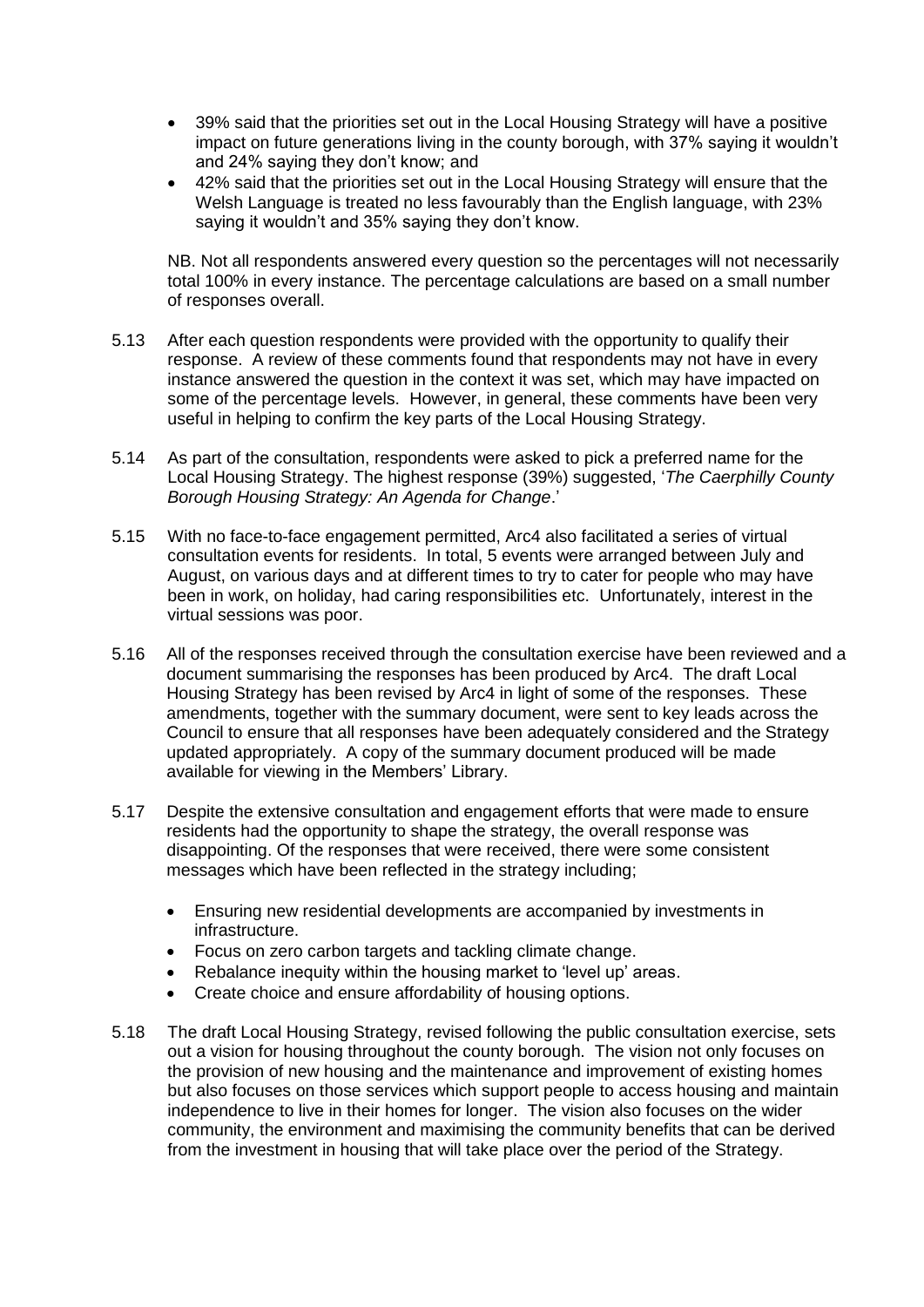- 5.19 Underpinning the vision are 5 strategic priorities:
	- 1. Creating better choices;
	- 2. Creating great places to live;
	- 3. Creating healthy homes and vibrant communities;
	- 4. Delivering new homes; and
	- 5. Supporting specialist housing needs.
- 5.20 In addition to the 5 strategic priorities there are 3 themes which will cut across everything the Council and it partners will do over the period of the Strategy:
	- 1. Sustainable development achieving a better and more sustainable future;
	- 2. Health and wellbeing improving health outcomes and promoting wellbeing; and
	- 3. Equality, diversity and inclusion providing services without barriers, which respect difference and promotes inclusion.
- 5.21 The Local Housing Strategy will be accompanied by a Delivery Plan. The purpose of the Delivery Plan will be to outline the range of actions which the Council and/or its partners will undertake to realise the 5 objectives set out in the Strategy.
- 5.22 It is proposed that the Delivery Plan will be monitored on a biannual basis by the Affordable Homes Partnership, with periodic update reports being presented to the Housing & Regeneration Scrutiny Committee. The Delivery Plan and supporting Investment Plan will be formulated over the next few months and presented to the Housing and Regeneration Scrutiny Committee later this year.
- 5.23 Upon receipt of approval by Cabinet the Local Housing Strategy will be sent to the Graphic Design team for professional design. The Strategy will also be reproduced in an Easy Read version and as a BSL video.

#### **Conclusion**

- 5.24 The Local Housing Strategy clearly sets out the strategic housing priorities of the Council and aligns with Welsh Government's national policy context.
- 5.25 The Local Housing Strategy will provide a framework from the provision of housing and related services throughout the county borough over the next 5 years.
- 5.26 The Delivery Plan will set out those actions to be undertaken by the Council and/or its partners to improve the housing situation throughout the county borough.
- 5.27 The Investment Plan will detail how the actions contained within the Delivery Plan will be resourced.

### **6. ASSUMPTIONS**

- 6.1 The Local Housing Strategy is based on an in-depth analysis of housing needs throughout the county borough. The housing vision outlined in the Strategy assumes that a series of actions will be undertaken in order to realise this vision.
- 6.2 The Delivery Plan will set out the actions that the Council and/or its partners will undertake over the period of the Strategy in order to improve the housing situation throughout the county borough. Where noted, it is assumed that sufficient resources will be made available to undertake those actions.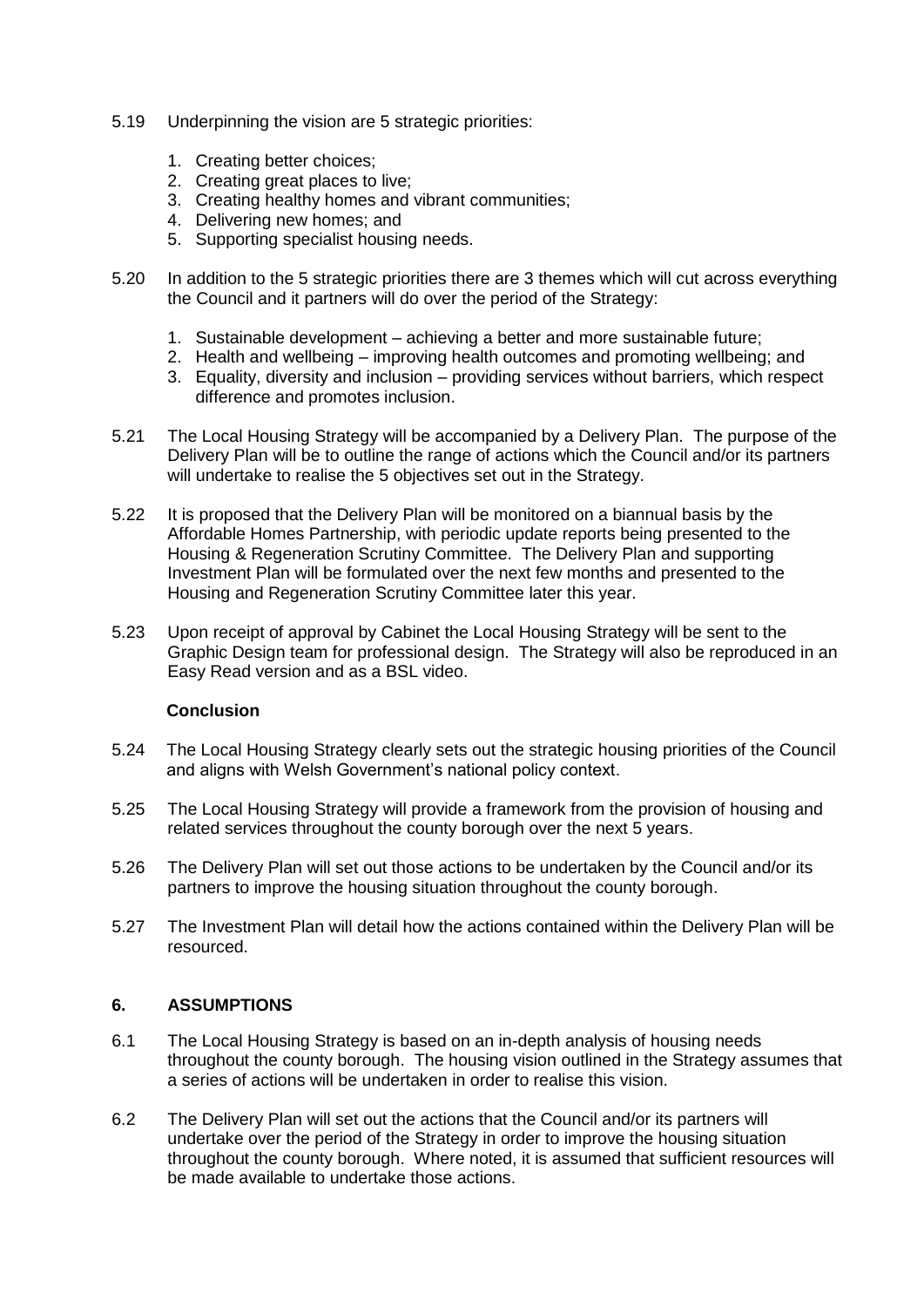## **7. SUMMARY OF INTEGRATED IMPACT ASSESSMENT**

- 7.1 The Integrated Impact Assessment suggests that the Local Housing Strategy will have a positive impact upon the residents of the county borough.
- 7.2 By providing a framework to meet the diverse range of housing needs throughout the county borough the Local Housing Strategy will have a positive impact on equality, diversity and inclusion, on tackling social disadvantage and on promoting the wellbeing of existing and future generations. The actions that will be contained within the Delivery Plan are expected to contribute, both directly and indirectly, to several of the Council's wellbeing objectives and will not have an adverse impact on the promotion of the Welsh language.
- 7.3 [Hyperlink to IIA.](https://www.caerphilly.gov.uk/CaerphillyDocs/IIA/iia-form-strategy-development-caerphilly-homes)

### **8. FINANCIAL IMPLICATIONS**

- 8.1 The successful outcome of the Local Housing Strategy is dependent on the availability of resources to achieve the successful delivery of each of the specific actions that will be outlined in the Delivery Plan.
- 8.2 The funding required to take the actions that will be outlined in the Delivery Plan forward will come from a variety of sources including Welsh Government grants, the General Fund, Housing Revenue Account, partner organisations own funding streams and private finance. An investment plan will be formulated to underpin the Delivery Plan thereby detailing which resources will be allocated or sought and from where.

### **9. PERSONNEL IMPLICATIONS**

9.1 There are no personnel implications arising directly from the report. However, there may be personnel implications arising out of the actions that may be included within the Delivery Plan. Such implications will be considered by the relevant organisation prior to the commencement of said action.

### **10. CONSULTATIONS**

- 10.1 Consultation has been carried out at various stages of development of the Local Housing Strategy, as outlined in section 5 above.
- 10.2 Comments from Consultees are reflected in the report.

### **11. STATUTORY POWER**

- 11.1 Local Government Act 2014, Housing Wales Act 2014
- Author: Jane Roberts-Waite, Strategic Coordination Manager (Email: [roberj2@caerphilly.gov.uk,](mailto:roberj2@caerphilly.gov.uk) Tel: 01443 864340) & Mark Jennings, Principal Housing Strategy Officer